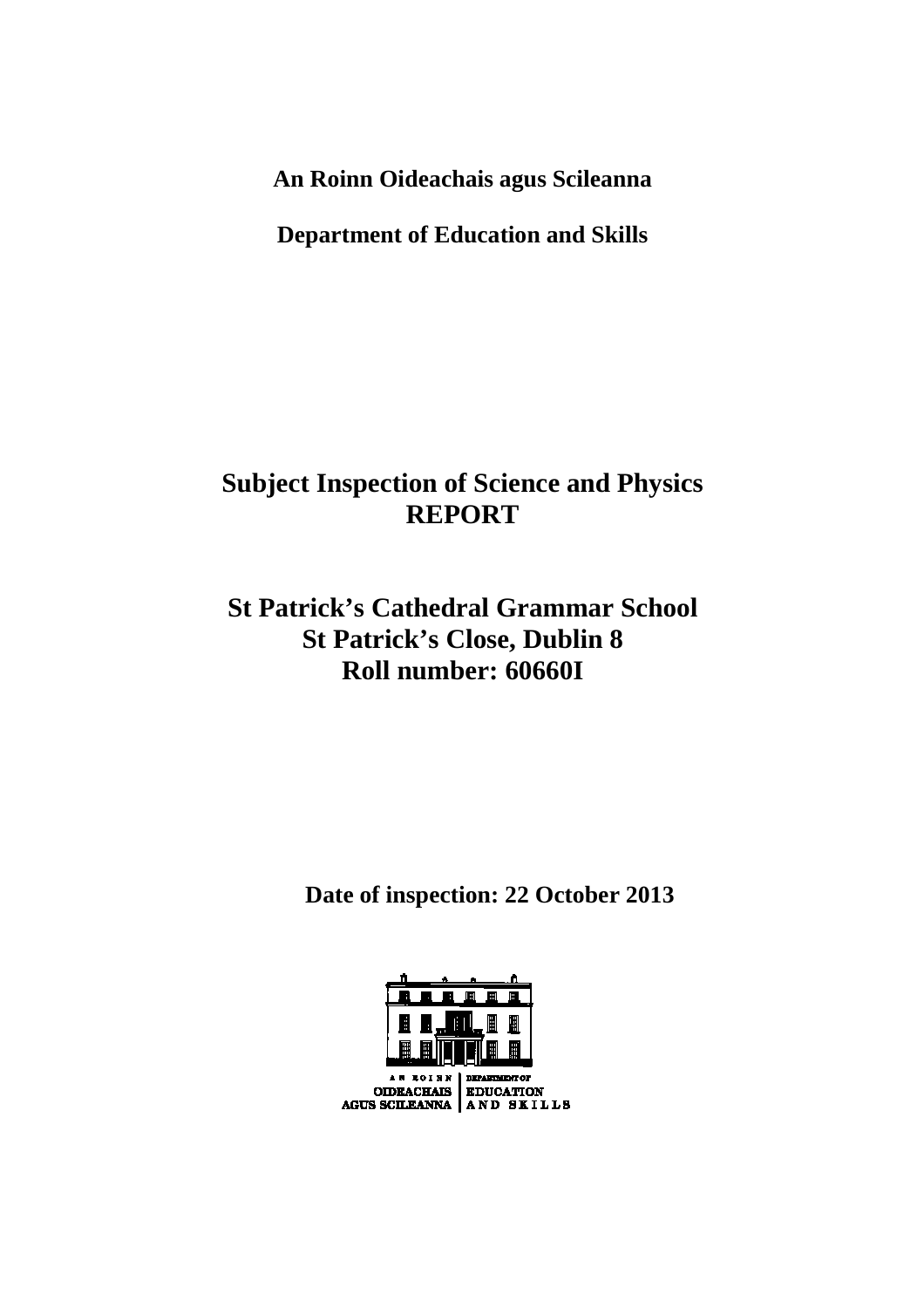# **REPORT**

# **ON**

## **THE QUALITY OF LEARNING AND TEACHING IN SCIENCE AND PHYSICS \_\_\_\_\_\_\_\_\_\_\_\_\_\_\_\_\_\_\_\_\_\_\_\_\_\_\_\_\_\_\_\_\_\_\_\_\_\_\_\_\_\_\_\_\_\_\_\_\_\_\_\_\_\_\_\_\_\_\_\_\_\_\_\_\_\_\_\_\_\_\_\_\_\_\_\_\_\_**

### **INFORMATION ON THE INSPECTION**

| Date of inspection                       | 22 October 2013                                     |
|------------------------------------------|-----------------------------------------------------|
| <b>Inspection activities undertaken</b>  | • Observation of teaching and learning during three |
| • Review of relevant documents           | class periods                                       |
| • Discussion with principal and teachers | • Examination of students' work                     |
| • Interaction with students              | • Feedback to principal, deputy principal and       |
|                                          | teachers                                            |

#### **MAIN FINDINGS**

- Lessons were well structured, learning objectives were shared with students in the majority of lessons and there was very good continuity with prior learning.
- Teacher commitment combined with student effort and motivation helped ensure that the quality of learning was high though a minority of lessons require further development to improve student learning.
- Teaching methods, including the use of information and communication technology (ICT) were effective in the consolidation of learning and in supporting the school's literacy and numeracy strategies.
- Well-formulated plans and schemes of work are prepared for Science and Physics, however, some further development of these plans is necessary.
- Formative assessment and enhanced reporting and monitoring have a positive impact on student learning although some aspects of assessment require further development.

### **MAIN RECOMMENDATIONS**

- Some lessons require re-balancing in favour of more student involvement and activity.
- Assessment for learning (AfL) strategies should be developed to include the increased use of formative written feedback to students.
- Science and physics plans should be developed to include short, medium and long-term targets for the development of these subjects and the structure of the TY science plan should take further cognisance of Department guidelines.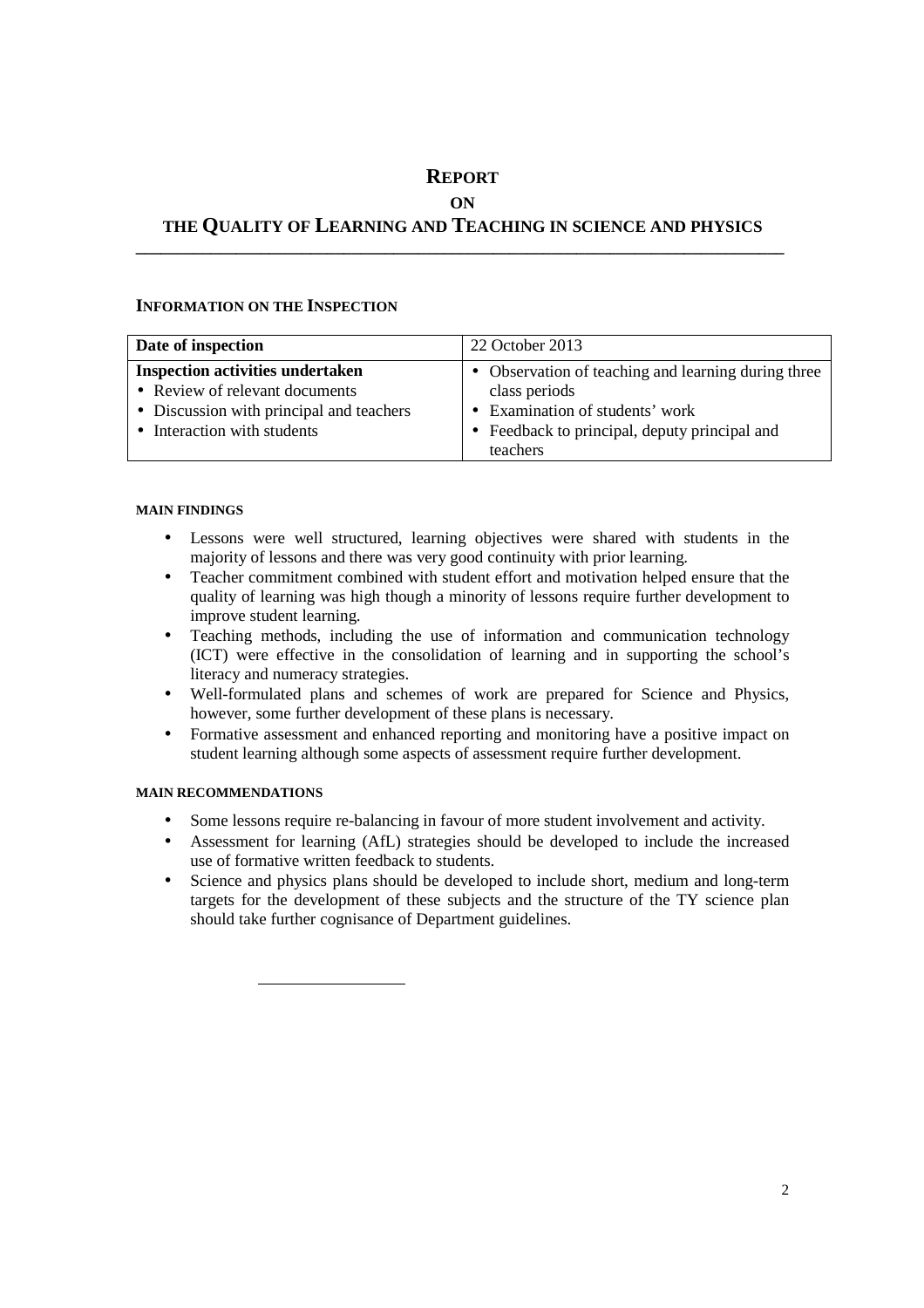#### **INTRODUCTION**

St Patrick's Cathedral Grammar School caters for both boys and girls, serves an urban catchment area and has a current enrolment of 122 students. In addition to the Junior and Leaving Certificate, the school offers a compulsory Transition Year (TY) programme.

#### **TEACHING AND LEARNING**

- There was very good continuity with prior learning in lessons observed.
- Lessons were well structured and learning objectives were shared with students at the outset of the majority of lessons. This good practice should be extended. Many lessons were appropriately summarised which beneficially consolidated student learning.
- There was effective use of appropriate and challenging questioning in all lessons observed. Students responded confidently to questions on their work. Very good questioning strategies supported students in their understanding of key concepts and ideas.
- The positive classroom atmosphere and rapport created a supportive learning environment. Overall, very good efforts were made to get students involved in lessons. Classroom activities were well integrated into most lessons. Further strategies to support and include students of all abilities in classroom activities should be planned and delivered. This is particularly important in mixed-ability settings. The setting of an advance student research task on a new lesson theme will also support enhanced student contribution to lessons.
- Lessons were particularly effective when teachers circulated the classroom checking students' work while providing appropriate developmental feedback to students.
- Affirmation of student effort was a positive feature of many lessons. Teachers used differentiation appropriately in most lessons and gave students individual support as needed.
- Teachers explained key concepts clearly. The use of varied methodologies including the use of project work, games and references to the applications and to the history of Science and Physics were particularly effective. Teachers should avail of opportunities to consolidate learning through the further use of group and pair work in lessons and by encouraging students to maximise the use of their keyword copybooks.
- Students were encouraged to think clearly, they developed key skills and were motivated, engaged and appropriately challenged by classroom activities.
- Teaching methods, including the use of the board and ICT, were effective in the consolidation of learning and in supporting the school's literacy and numeracy strategies. The further use of appropriate animations and applets to support learning is recommended especially as an aid to students' ability to visualise new concepts.
- Formative assessment had a beneficial impact on student learning, particularly through positive comments and annotation of students' copybooks. This practice should be extended. Modes of assessment should be developed to include the increased use of formative written feedback to students.
- State examination results are analysed and academic student achievement is evaluated and monitored. This is very good practice. Cognitive ability testing provides literacy monitoring and tracking.
- The school's academic council provides personal support to students and monitors students' academic grades on an ongoing basis. Monthly effort marks are provided for parents and students of first and second-year class groups while examination students receive grades on a monthly basis. This is very good practice.